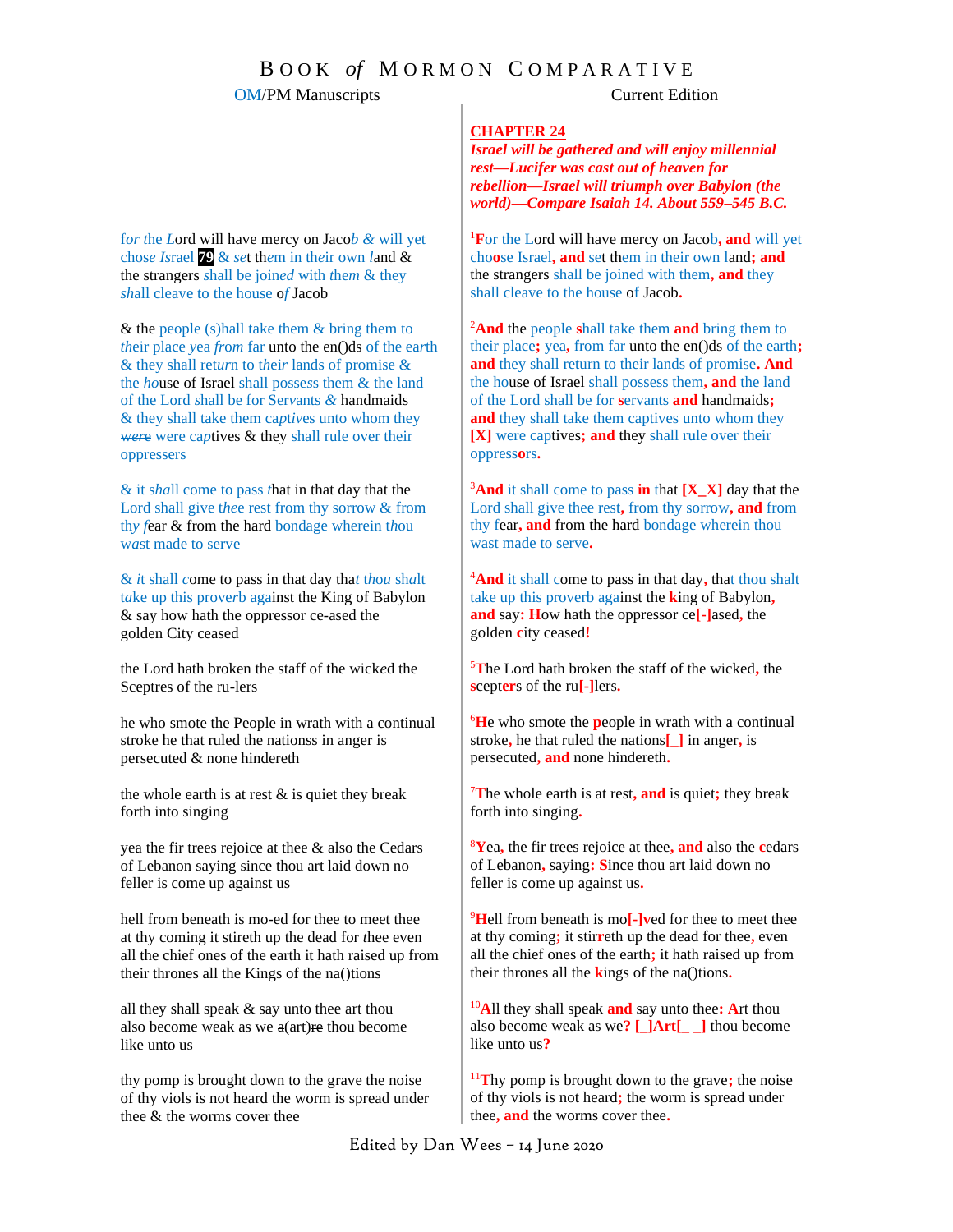# B O O K *of* M O R M O N C O M P A R A T I V E

## **OM/PM Manuscripts** Current Edition

how art thou fallen from heaven O Lucifer Son of the Morning art thou cut down to the ground which did weaken the Nations

for thou hast said in thy heart I will ascend into heaven I will exalt my throne above the Stars of God I will sit also upon the mount of the congregation in the sides of the north

I will ascend above the heights of the clouds I will be like the most high

yet thou shalt be brought down to hell to the sides of the pit

they that see thee sh-all narrowly look upon thee & shall consider thee & shall say is this the man that m-ade the earth to tremble that did shake Kingdoms

& made the world as a wilderness & destroid the cities thereof & opened not the house of his prisoners

all the Kings of the nations yea all of them lie in glory every one of them in his own house

but thou art cast out of thy grave like an abominable branch & the remnant of those that are slain thrust through with a sword that go down to the stones of the pit as a carcase troden under feet

thou shalt not be joined with them in buriel because thou hast destroid thy land & slain thy People the seed of evil doers shall never be renouned

prepare slaughter for his children for the iniquities of their fathers that they do not rise nor possess the land *n*or fi*l*l *th*e face of the world w*ith c*ities

*f*or I wi*l*l raise up against them sa*i*th the Lord of host*s & c*ut o*ff* fro*m B*a*b*yl*o*n the name & remnant & Son & *Nep*hew sa*i*th *the Lo*rd

I wi*ll* also *mak*e it *a p*ossession *f*or *th*e bitern & pools of *wa*te*r* & I will *s*wee*p* it wi*th d*es the bosom of destruction saith the Lord of hos*ts*

th*e L*ord of hosts h*a*th sworn saying surel*y* as **80** I have thought so shall it com*e t*o pass *&* as I ha*v*e purposed so sh*a*ll it st*a*nd

<sup>12</sup>**H**ow art thou fallen from heaven**,** O Lucifer**, s**on of the **m**orning**! A**rt thou cut down to the ground**,** which did weaken the **n**ations**!**

<sup>13</sup>**F**or thou hast said in thy heart**:** I will ascend into heaven**,** I will exalt my throne above the **s**tars of God**;** I will sit also upon the mount of the congregation**,** in the sides of the north**;**

<sup>14</sup>I will ascend above the heights of the clouds**;** I will be like the **M**ost **H**igh**.** 

<sup>15</sup>**Y**et thou shalt be brought down to hell**,** to the sides of the pit**.**

<sup>16</sup>**T**hey that see thee sh**[-]**all narrowly look upon thee**, and** shall consider thee**, and** shall say**: I**s this the man that m**[-]**ade the earth to tremble**,** that did shake **k**ingdoms**?**

<sup>17</sup>**And** made the world as a wilderness**, and** destro**ye**d the cities thereof**, and** opened not the house of his prisoners**?**

<sup>18</sup>**A**ll the **k**ings of the nations**,** yea**,** all of them**,** lie in glory**,** every one of them in his own house**.**

<sup>19</sup>**B**ut thou art cast out of thy grave like an abominable branch**, and** the remnant of those that are slain**,** thrust through with a sword**,** that go down to the stones of the pit**;** as a carcas**s** trod**d**en under feet**.**

<sup>20</sup>**T**hou shalt not be joined with them in buri**a**l**,**  because thou hast destro**ye**d thy land **and** slain thy **p**eople**;** the seed of evil**-**doers shall never be reno**w**ned**.**

<sup>21</sup>**P**repare slaughter for his children for the iniquities of their fathers**,** that they do not rise**,** nor possess the land**,** nor fill the face of the world with cities**.**

<sup>22</sup>**F**or I will r**[\_]**ise up against them**,** saith the Lord of **H**osts**, and** cut off from Babylon the name**, and**  remnant**, and s**on**, and n**ephew**,** saith the Lord**.**

<sup>23</sup>I will also make it a possession for the bit**t**ern**, and** pools of water**; and** I will sweep it with **[\_ \_ \_]** the b**e**som of destruction**,** saith the Lord of **H**osts**.**

<sup>24</sup>**T**he Lord of **H**osts hath sworn**,** saying**: S**urely as I have thought**,** so shall it come to pass**; and** as I have purposed**,** so shall it stand**—**